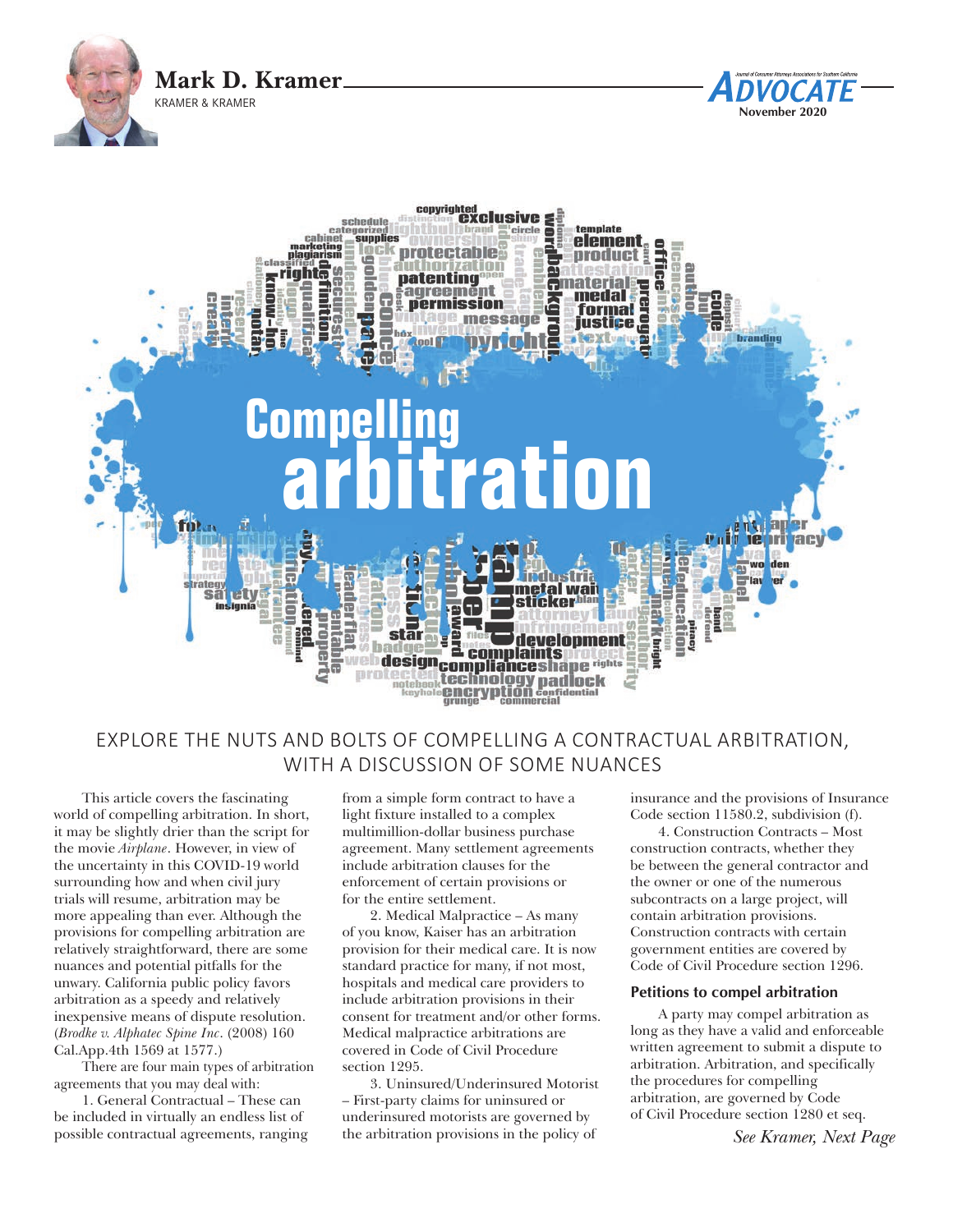

# **Time guidelines**

The time to file a petition to compel arbitration does not begin to run until one party refuses to arbitrate. Then the four-year statute of limitations for a written contract begins to run. (*Spear v. California State Automobile Association* (1992) 2 Cal.App.4th 1035, 1040-1042.)

#### **Notice and service**

Notice and service of a petition to compel arbitration are governed by Code of Civil Procedure section 1290.4, subdivision (a) which, in brief, provides that a copy of the petition and notice of the time and place of the hearing and any papers upon which the petition is based shall be served in the manner provided in the arbitration agreement for service and notice. Code of Civil Procedure section 1290.4, subdivision (b) provides requirements for service if the agreement to arbitrate is silent on these issues. Please also see Code of Civil Procedure section 1290.2 which requires a minimum of 10 days' notice before the hearing of the petition.

## **Jurisdiction and venue**

If the amount in controversy is less than \$25,000 then file the petition as a limited civil case. (Code Civ. Proc.,  $§ 86$ , subd. (a)(10).) If the amount in controversy exceeds \$25,000 then the petition shall be filed as an unlimited matter. (Code Civ. Proc., § 32.5.)

If the contract or agreement is entered into in California and provides for arbitration in California, then the parties are deemed to have consented to personal jurisdiction of the California courts. (Code Civ. Proc., § 1293.) If this is not the case, you must establish jurisdiction as you would in any other matter.

The petition should be filed in the county where the contract or agreement was made. If it was made outside California, then it can be filed in any county where any party resides or has a business location as long as no specific county is set forth in the agreement. If neither of these conditions are present in the petition, it can be filed anywhere in California. (Code Civ. Proc., § 1292.)

If a lawsuit has been filed involving an arbitrable issue, then the petition or motion should be filed in that action. (Code Civ. Proc., § 1292.4.) However, if no lawsuit is pending, then a petition rather than a motion should be filed. (Code Civ. Proc., § 1290.)

#### **Necessary allegations**

The petition must allege that there is a written agreement to arbitrate a controversy and that a party to the agreement refuses to arbitrate that controversy. (Code Civ. Proc., § 1281.2.) Additionally, under California Rules of Court rule 3.1330, the petition must state verbatim the provisions of the written agreement and the paragraph that provides for arbitration or a copy must be physically or electronically attached to the petition and incorporated by reference.

The petitioning party must plead and prove that a prior demand for arbitration under the agreement was made and a refusal to arbitrate. (*Mansouri v. Superior Court* (2010) 181 Cal.App.4th 633, 640-641.) However, if the responding party has filed suit, that establishes the refusal to arbitrate. (*Hyundai Amco America, Inc. v. S3H, Inc*. (2014) 242 Cal.4th 572, 574, 576-578.)

If the above requirements are met, the court "shall" order the petitioner and respondent to arbitrate the controversy, if it determines an agreement to arbitrate the controversy exists unless it determines that (a) the right to compel arbitration has been waived by the petitioner; or (b) grounds exist for rescission of the agreement; or (c) a party to the arbitration agreement is also a party to a pending court action or special proceeding with a third party, arising out of the same transaction or series of related transactions and there is a possibility of conflicting ruling on a common issue of law or fact (Note this provision does not apply to medical malpractice actions under Code Civ. Proc., § 1295), or (d) the petitioner is a state or federally chartered depository

institution that, on or after January 1, 2018 is seeking to apply a written agreement to arbitrate, contained in a fraudulently created agreement. (Code Civ. Proc., § 1281.2.)

It is important to note that "…waiver is not to be lightly inferred and the party seeking to establish it bears a 'heavy burden of proof,' with all doubts resolved in favor of arbitration (citation omitted)." (*Burton v. Cruise* (2010) 190 Cal.4th 939, 945.) Additionally, a court finding a waiver of the right to arbitrate involves a question of fact which is binding on the appellate court if supported by substantial evidence. (*Burton, supra* at 946.)

## **Tolling**

It is worth noting that under Code of Civil Procedure section 1281.12 if the agreement requires that arbitration be demanded or initiated by a party within a certain period of time, the commencement of a civil action by that party based on the controversy acts to toll the applicable time limitations. (See Code Civ. Proc., § 1281.12 for details regarding this limited tolling provision.)

#### **Response or answer**

Any person named as a respondent in a petition may file a response thereto. (Code Civ. Proc., § 1290.) If a party properly served with a petition does not file a response, then the allegations of the petition are deemed to be admitted by that party. (Code Civ. Proc., § 1290; also see *Main v. Merrill Lynch, Pierce, Fenner and Smith* (1977) 67 Cal.3d 19, 28.) The time to file a response is governed by Code of Civil Procedure section 1290.6, which dovetails with Code of Civil Procedure section 1290.4.

#### **Expediency**

Code of Civil Procedure section 1291.2 requires courts to give petitions to compel arbitration "Preference over all other civil actions or proceedings, except older matters of the same character and matters to which special precedence may be given by law, in the matter of setting

*See Kramer, Next Page*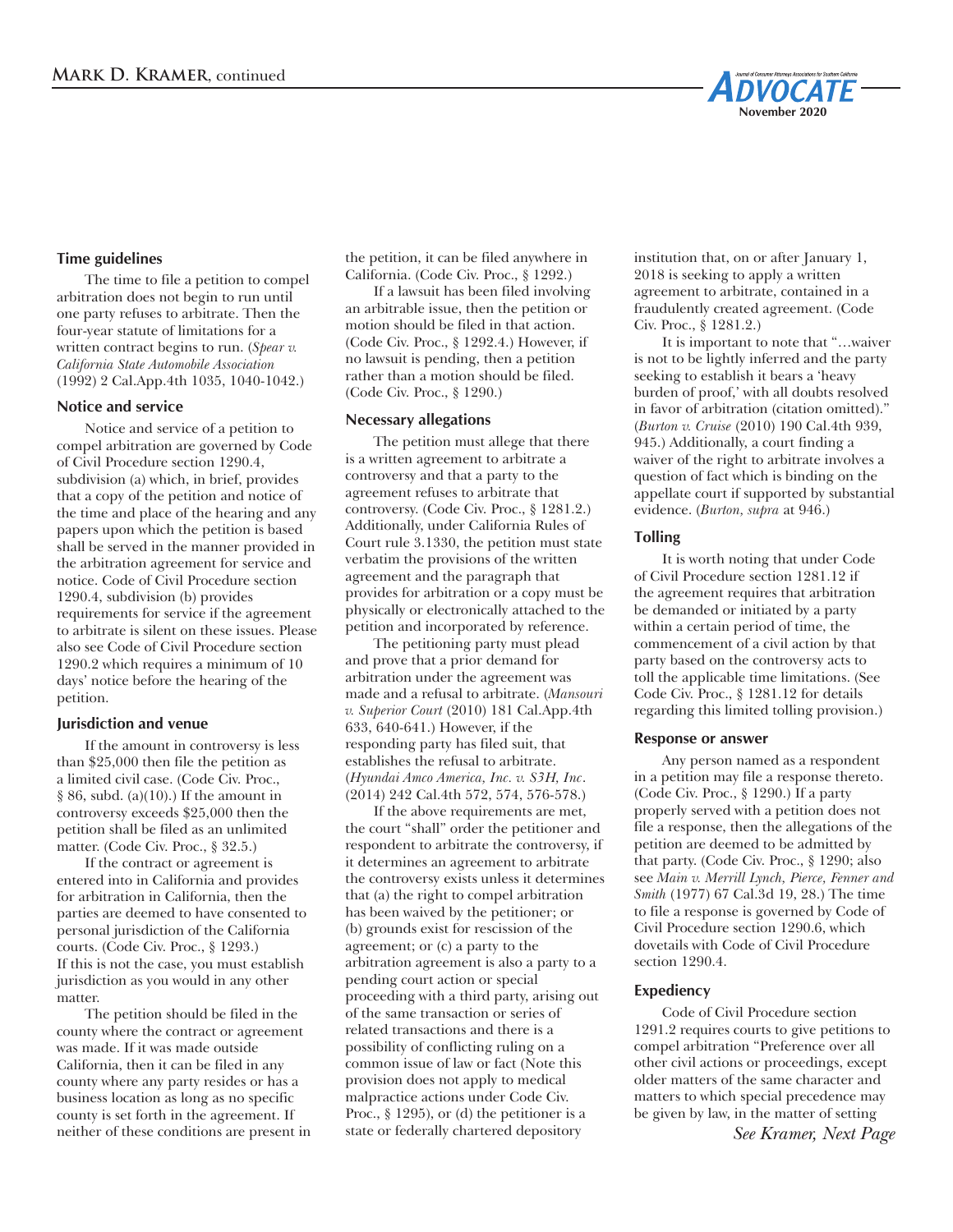

the same for hearing and hearing the same to the end that all such proceedings shall be quickly heard and determined."

The petition is to be heard in a summary way in the manner and upon the notice provided by law for the making and hearing of motions, except no less than 10 days' notice of the date set for the hearing in the place shall be given. (Code Civ. Proc., § 1290.2.)

## **Granting/discretion**

Although the court must grant the petition unless one of the conditions under Code of Civil Procedure section 1281.2 is present, the court has broader discretion where pending litigation involves other issues and other parties. The court may delay arbitration when pending litigation between the parties involves overlapping non-arbitrable issues that may make the arbitration unnecessary. (Code Civ. Proc., § 1281.2, subd. (d).)

A court cannot deny a petition for arbitration because the litigation involves some non-arbitrable issues, unless those issues involve a third party who is not contractually required to arbitrate. (*Laswell v. AG Seal Beach, LLC* (2010) 189 Cal.4th 1399, 1409.)

Where one plaintiff or crosscomplainant has claims against several defendants or cross-defendants and has an agreement to arbitrate with only one of them, the court can refuse to compel arbitration and order all parties joined in a single action. (*Mercury Insurance Group v. Superior Court* (1998) 19 Cal.4th 332, 339- 340.)

## **Interesting twist**

Another interesting possibility is arbitrating against some defendants and proceeding to trial against the remaining defendants. This is allowed by Code of Civil Procedure section 1281.4, which provides that if a controversy has been ordered to arbitration by a court of competent jurisdiction whether in California or not and has an action or proceeding pending before a California court, then upon motion of a party to

such action or proceeding, the court shall stay the action or proceeding until the arbitration is heard, or to an earlier date specified by the court. The same procedure is set for a pending petition to compel arbitration. (Also see *Cuevas v. Truline Corporation* (2004) 118 Cal.4th 56.) This case involved a catastrophic injury to a passenger in a passenger vehicle which failed to stop at a stop sign and was then struck by a big rig. Plaintiff would eventually recover a large sum through a bad-faith claim after proceeding to arbitration against the driver and owner of the vehicle and proceeding to trial against the big rig driver and owner.

# **Avoiding arbitration**

If a party has a pending lawsuit with arbitrable and non-arbitrable clauses and a petition to compel arbitration has been granted, a plaintiff may dismiss his/her lawsuit without prejudice under Code of Civil Procedure section 581 and as long as the statute of limitations allows, file a second suit without the arbitrable claims. Since the second suit has no arbitrable claims, the court cannot issue a stay under Code of Civil Procedure section 1281.4. (Also see *Cardiff Equities, Inc. v. Superior Court (*2008) 166 Cal.4th 1541, 1549- 1552.)

## **Consolidation**

Multiple arbitration proceedings can be consolidated by the court under certain circumstances under Code of Civil Procedure section 1281.3. The court can consolidate them when;

(1) Separate arbitration agreements or proceedings exist between the same parties; or one party is a party to a separate arbitration agreement or proceeding with a third-party; and (2) The disputes arise from the same transactions or series of related transactions; and (3) There is common issue or issues of law or fact creating the possibility of conflicting rulings by more than one arbitrator or panel of arbitrators....

(Code Civ. Proc., § 1281.3 in pertinent part.)

Code of Civil Procedure section 1281.3 also sets forth procedures for selection of the arbitrator or possible conflicting arbitration provisions. Code of Civil Procedure section 1281.3 does not apply to medical malpractice disputes under Code of Civil Procedure section 1295.

# **Filing a petition in lieu of an answer**

A defendant may file a petition to compel arbitration in lieu of filing an answer to a complaint. This defendant will then have 15 days after any denial of the petition to plead to the complaint. (Code Civ. Proc., § 1281.7.)

# **Appeal**

Code of Civil Procedure section 1294 governs the potential appeal of the denial or dismissal of a petition as well as an order vacating an award or a judgment entered pursuant to these provisions. (Please also see Code Civ. Proc., § 1294.2 which discusses the manner of the appeal.)

Generally, an order compelling arbitration is not immediately available with the appeal actually arising from the ultimate judgment. (*State Farm Fire and Casualty Company v. Harden* (1989) 211 Cal.3d 501, 506.) However, relief may be sought by a writ. (*La Pietra v. Freed* (1978) 87 Cal.3d 1025, 1030-1031; also, *International Film Investors v. Arbitration Tribunal of DGA, Inc.* (1984) 152 Cal.3d 699, 704.)

# **Voiding arbitration provision for nonpayment of fees**

Under certain circumstances, in an employment or consumer arbitration where the party who drafted the agreement fails to pay the fees within 30 days of the due date, the drafting party is in material breach of the agreement. The employee or consumer will then have several choices, including withdrawing the claim from arbitration and proceeding to court, or continuing the arbitration hearing. These choices and others are set forth in Code of Civil *See Kramer, Next Page*